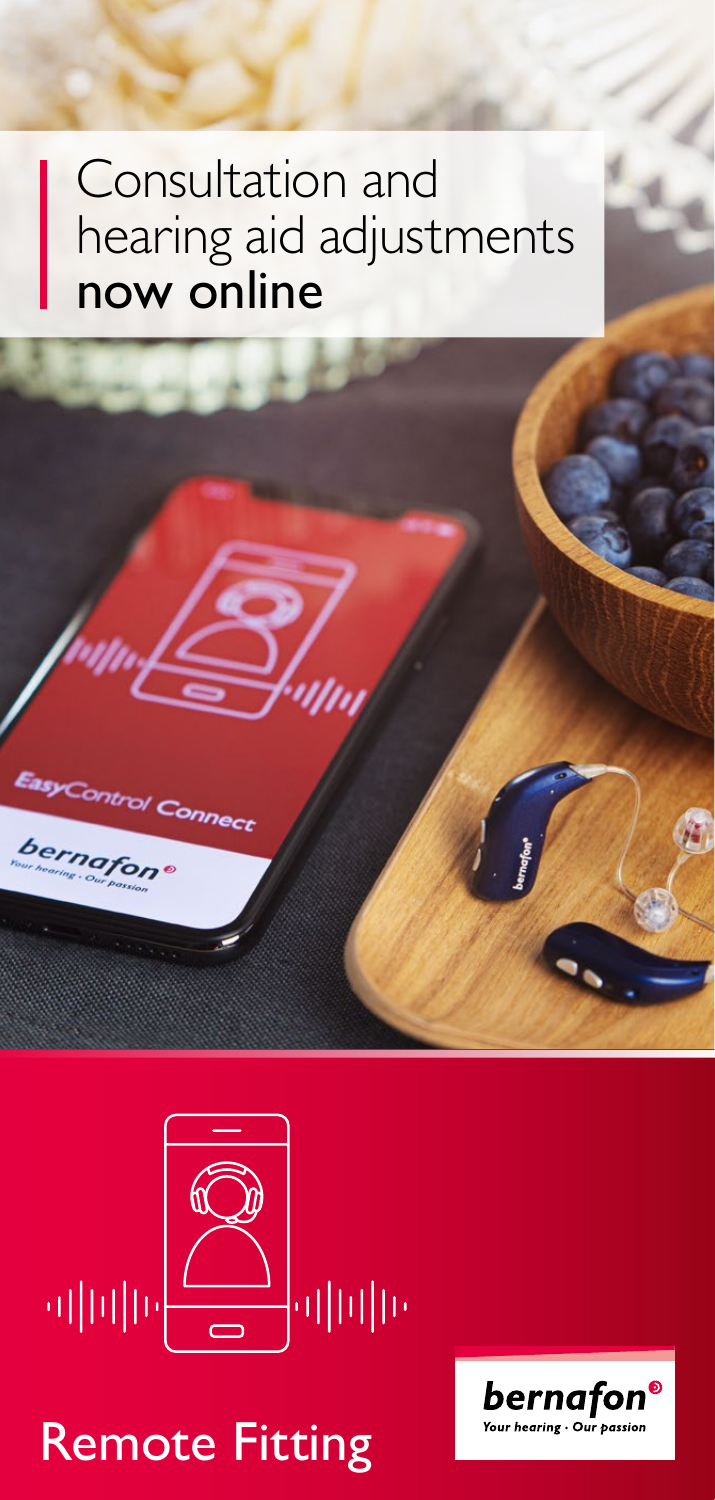# Meet your hearing care professional without leaving home

Wearing hearing aids can be a very positive life-changing experience. They empower us to connect with people. And they help us take part in those moments we don't want to miss out on. Together with your hearing care professional, you make sure that your

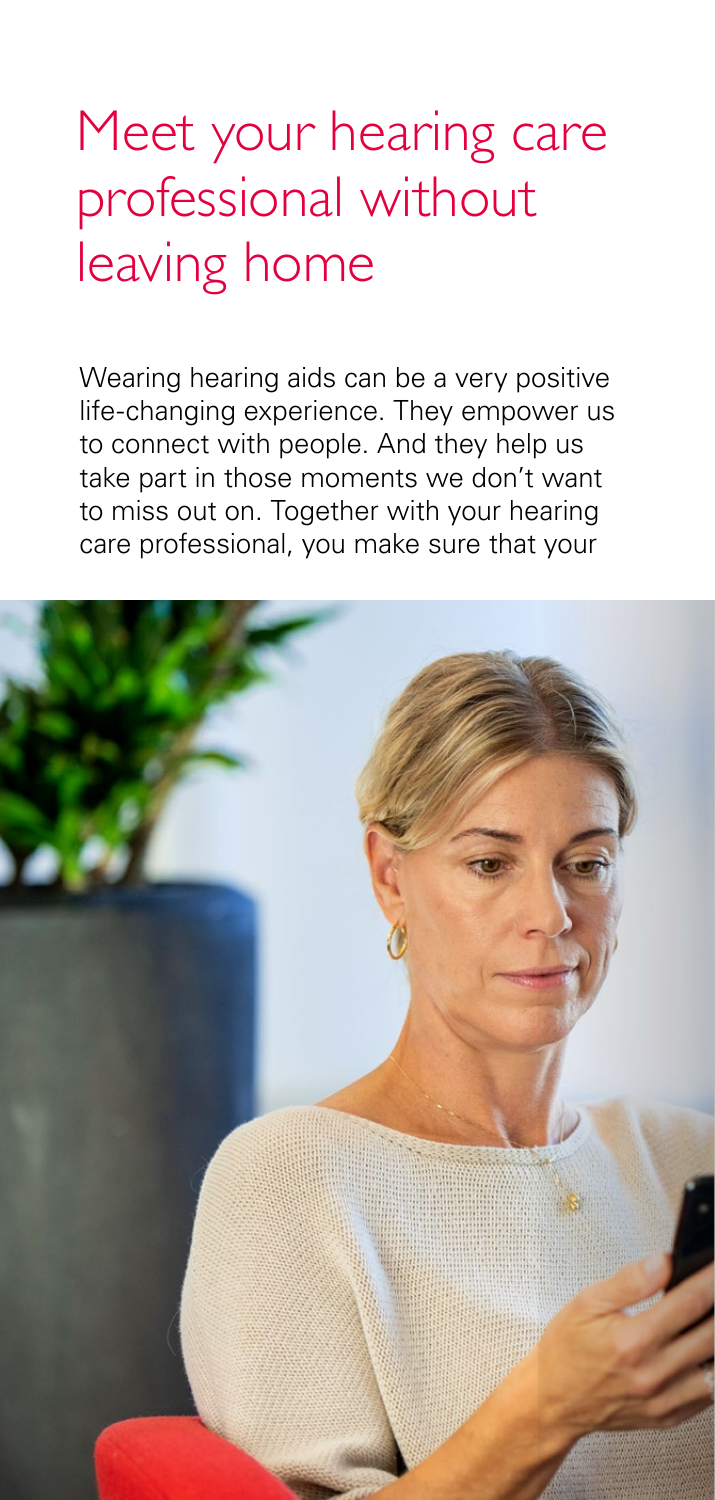hearing aids are well fitted, programmed, and adjusted to meet your hearing needs.

**Now with Bernafon Remote Fitting, you can meet your hearing care professional online over your mobile phone or tablet.** Remote Fitting is an ideal tool to make routine adjustments to your hearing aids and online consultations with your hearing care professional without the need for you to go to the clinic.

With the Bernafon EasyControl Connect app on your mobile phone or tablet, you can now have online appointments and Remote Fitting sessions with your hearing care professional.

#### Experience the following benefits:

- Stay at home for follow-up consultations and counseling with your hearing care professional
- **Get your hearing aids adjusted** remotely
- Test new hearing aid settings in real life
- Reach out for support and help from the convenience and safety of your home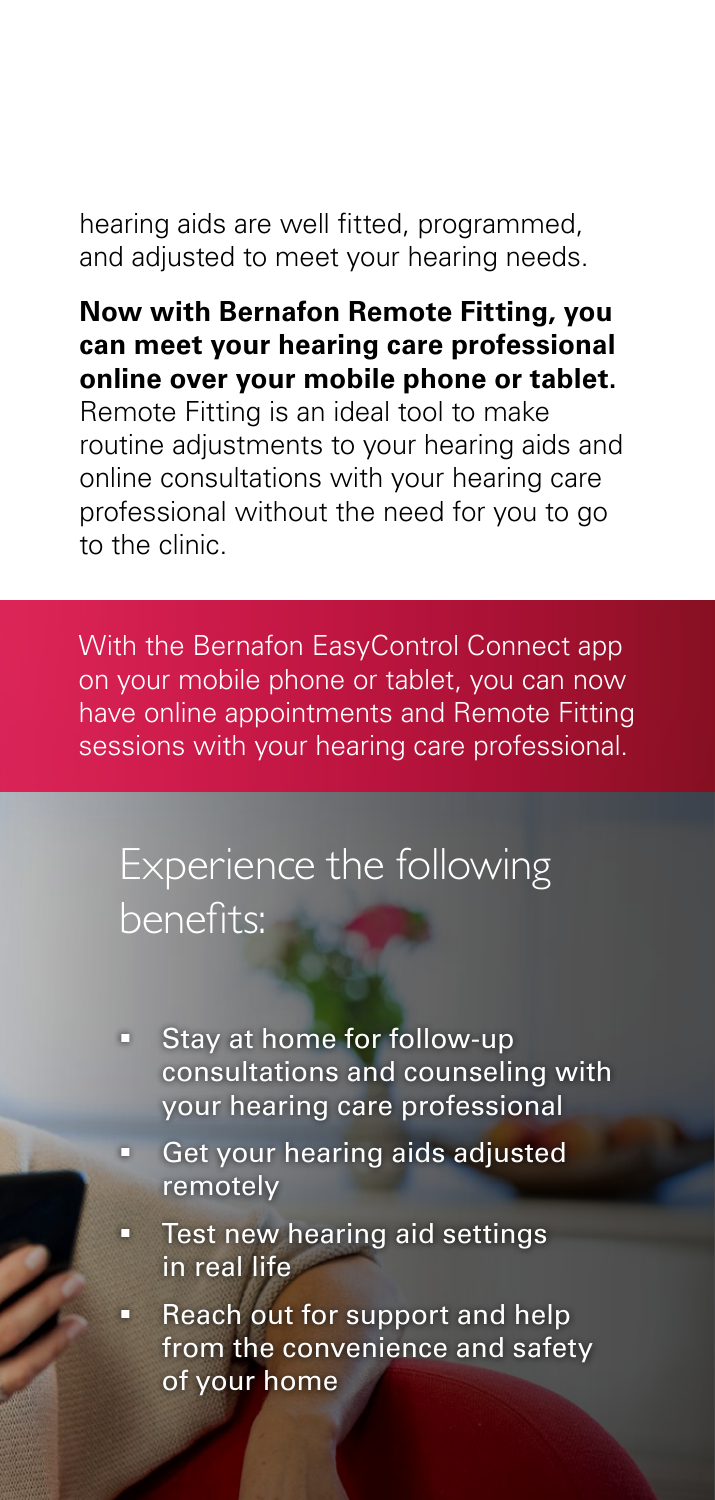# An easy way to keep in touch

Join an online appointment with your hearing care professional over the Bernafon EasyControl Connect app.



Together, you can benefit from the following Remote Fitting functionalities:



**Hearing aid fine-tuning: Your** hearing care professional can adjust your hearing aids online in real time



**Video calls:** Set up a video call to have face-to-face conversations with your hearing care professional



**Phone calls:** Talk to your hearing care professional with the camera turned off, if you prefer



**Chat box:** Use the chat function to exchange short text messages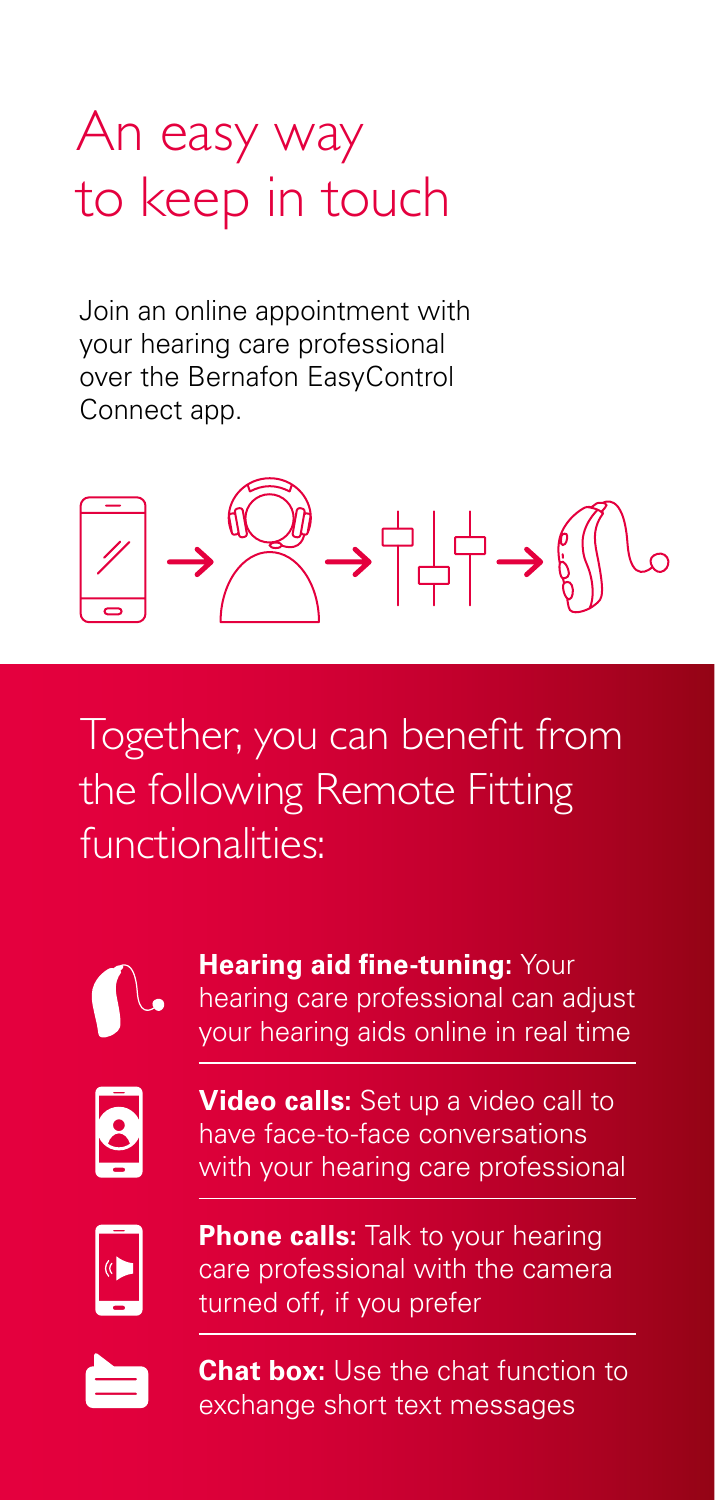#### Download the Bernafon EasyControl Connect app now



Apple, the Apple logo, iPhone, iPad, and iPod touch are trademarks of Apple Inc., registered in the U.S. and other countries. App Store is a service mark of Apple Inc. Android, Google Play, and the Google Play logo are trademarks of Google LLC.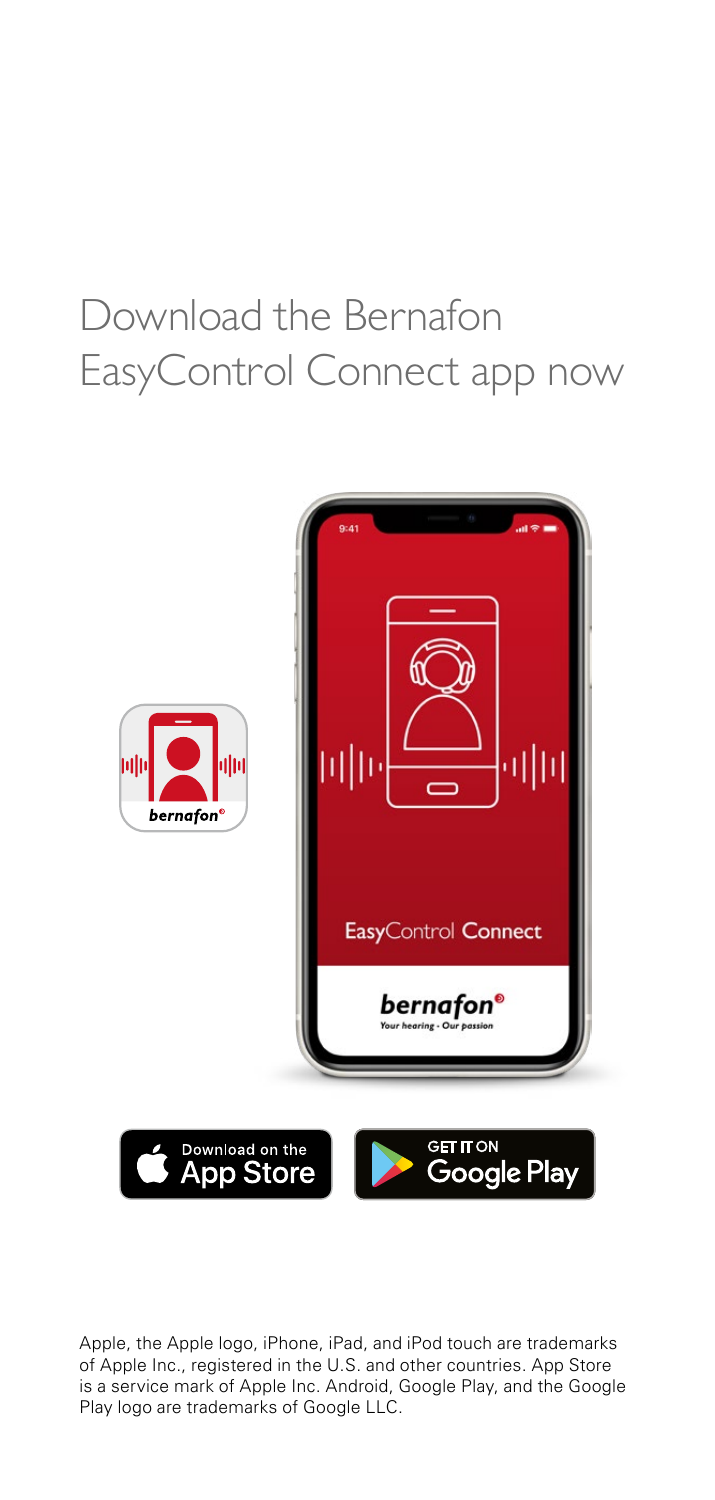# Getting started with Bernafon Remote Fitting

Pair your Bernafon hearing aids\* with your iPhone®, iPad®, Android™ smartphone or tablet and download the Bernafon EasyControl Connect app.

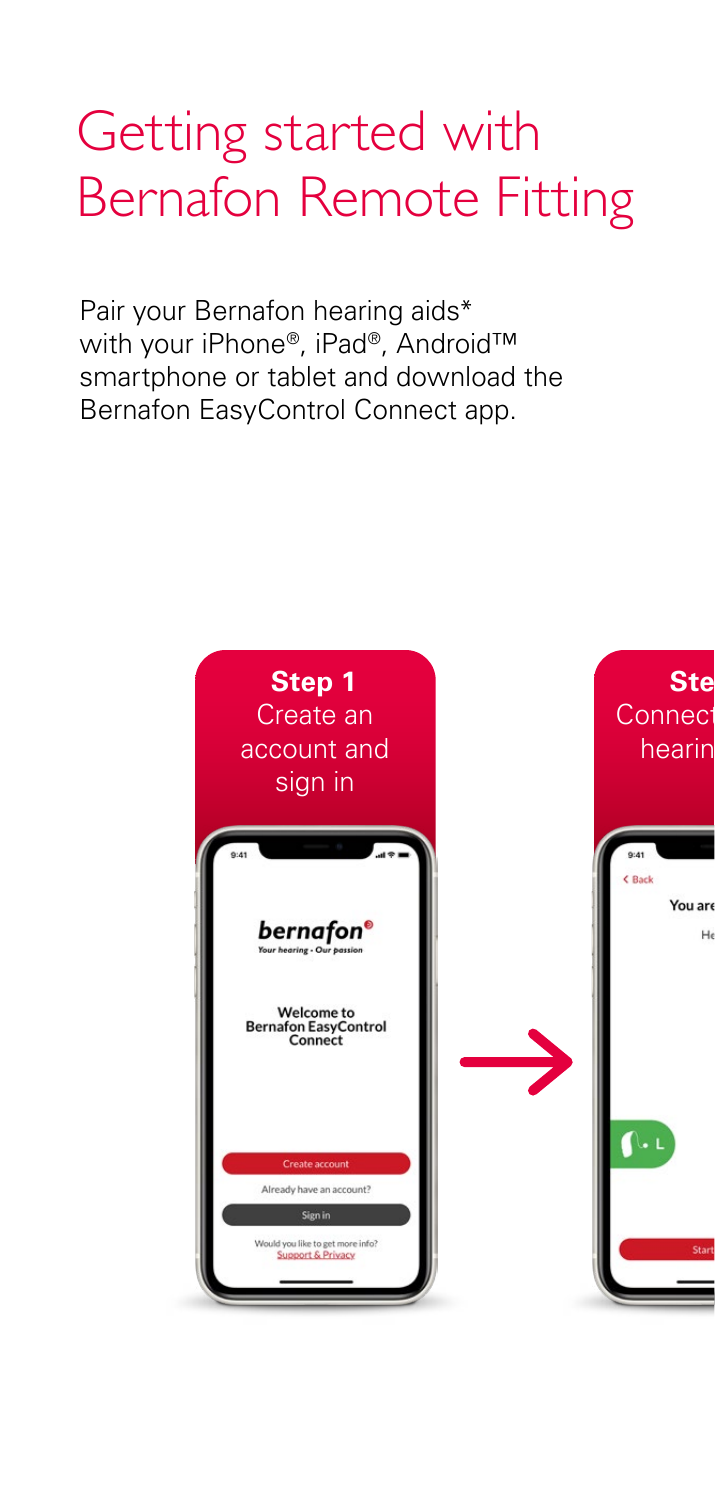Now you are only three steps away from having your first online appointment with your hearing care professional.



\* Bernafon Remote Fitting works with Bernafon Alpha, Viron, Leox, Zerena or later products.